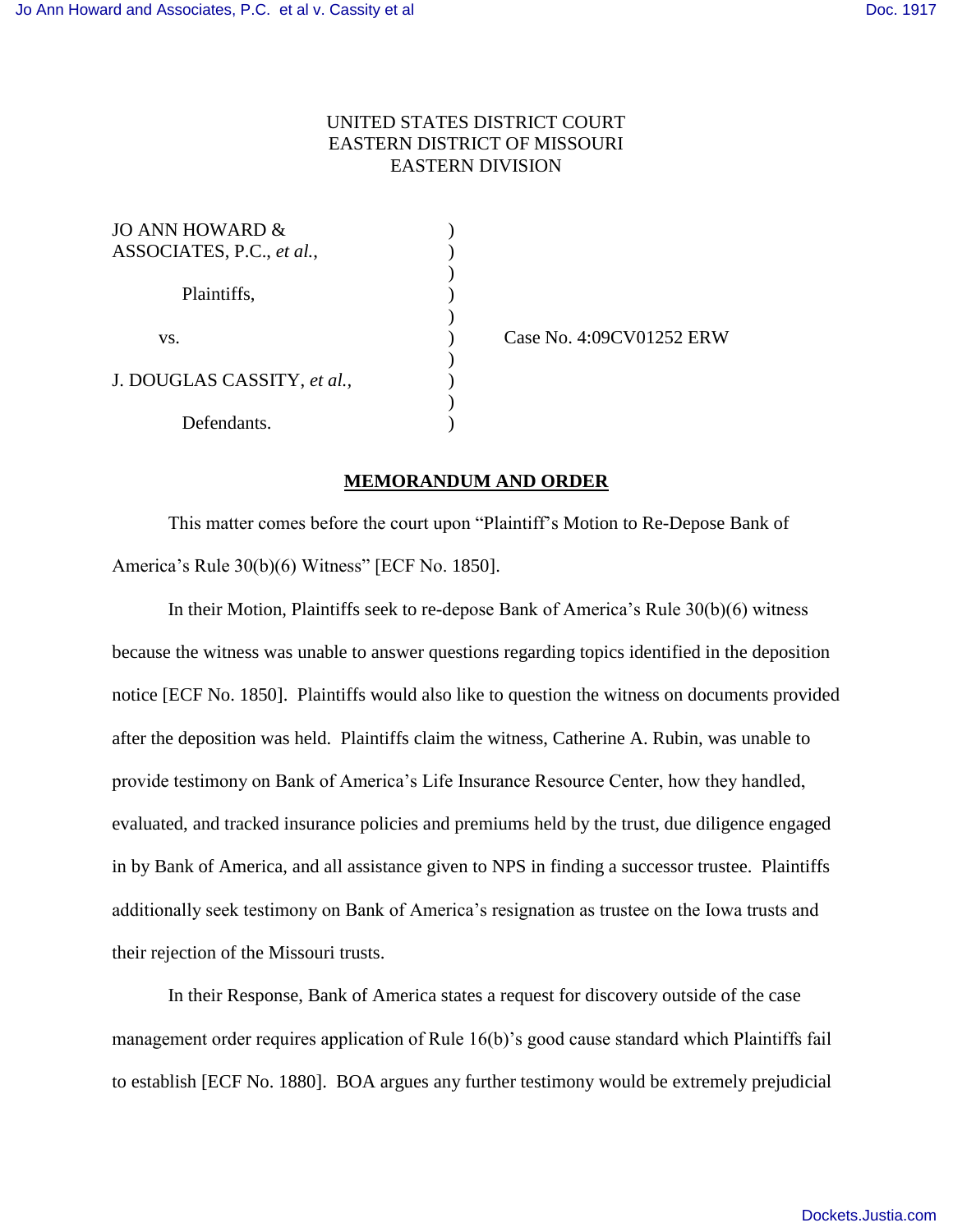to BOA. BOA states Plaintiffs should have filed their motion in July when the issue was raised with BOA's counsel and Plaintiffs should not be allowed to develop new facts after BOA has filed their Summary Judgment Motion. BOA contends if any new evidence is developed, it would require BOA to amend their summary judgment motion as well as expert reports and there is not enough time before trial to allow for such amendments. Secondly, BOA argues there is no basis to re-depose BOA's witness because Plaintiffs failed to include the new topics for testimony in their original 30(b)(6) notice of deposition as required by the rule and BOA has no further information on most of the topics. Lastly, BOA asserts Plaintiffs have not demonstrated good cause to re-depose BOA regarding BOA's supplemental production of documents because they provided no explanation why they waited six months to raise their motion, and the documents were produced after the 30(b)(6) deposition but before the depositions of two other BOA employees whom Plaintiffs did question about the documents. If the Court does grant Plaintiffs' Motion, BOA requests the deposition be limited to one hour in St. Louis where BOA's corporate representative is located.

In their Reply, Plaintiffs contend the topics listed in their 30(b)(6) notice were proper and listed with reasonable particularity [ECF No. 1901]. Additionally, they assert all of the topics they are requesting additional testimony on were included within the topics listed in their notice. Plaintiffs state their motion was timely brought because they were working with BOA to resolve the issue prior to filing with the Court.

The Court's Case Management Order required all non-dispositive motions to be filed by September 26, 2014 [ECF No. 1188]. Plaintiffs' Motion was filed on November 4, 2014. The Court will deny Plaintiffs' Motion as untimely. Although Plaintiff and BOA were continuing to confer to resolve the issues up until Plaintiffs' filing, it is Plaintiffs' responsibility to meet the